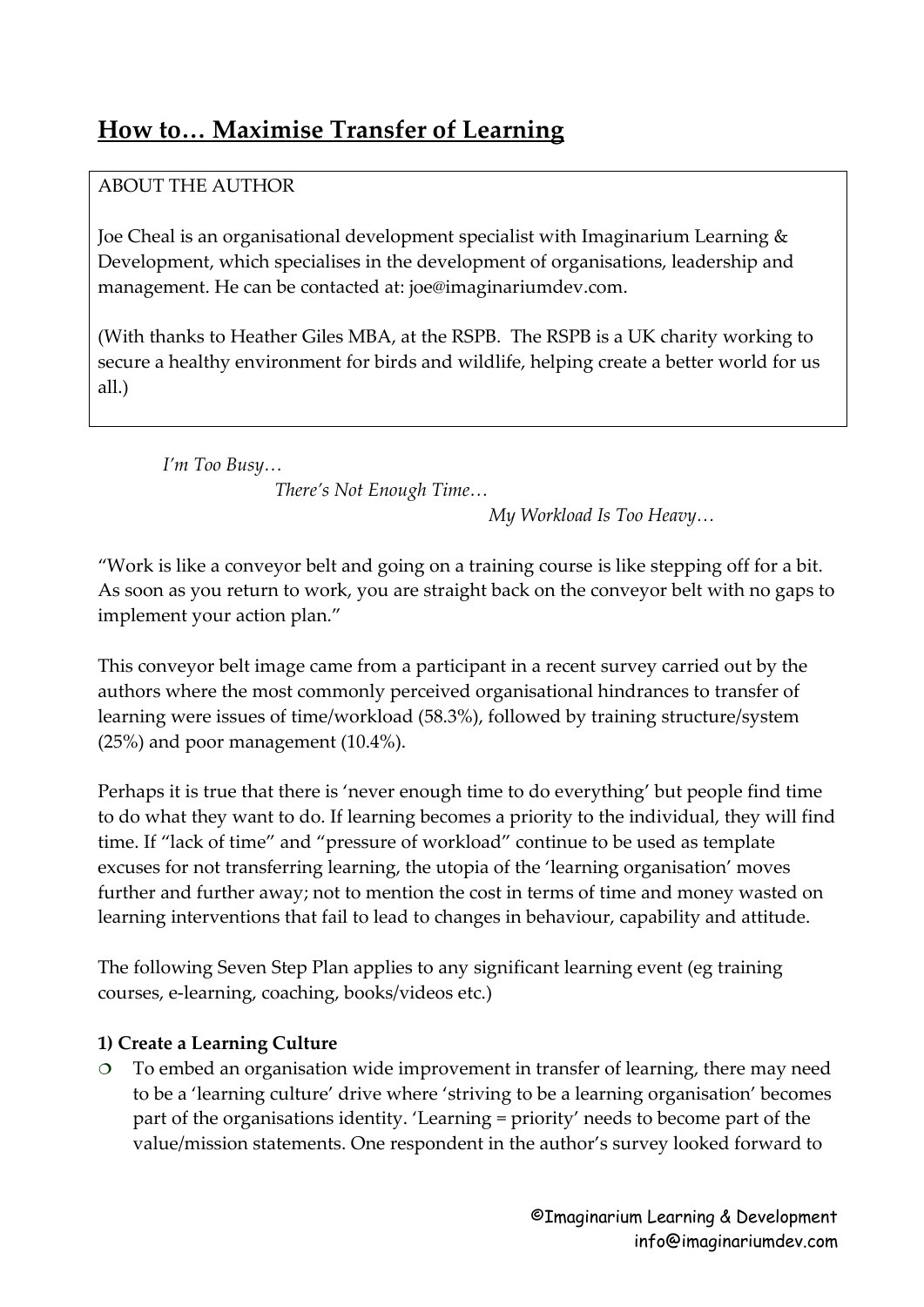"a culture where a trainee's team expect training to effect real change and welcome this – to see training of an individual as a benefit to the whole team."

 Brand the process internally. Give it a name and a logo, for example 'Learning Matters' or use pre-existing brands eg. 'Lifelong Learning'.

#### **2) Give Structured Guidance to Managers and Staff**

- A learning event needs to be seen as part of a process rather than a solution in and of itself. Learning events are necessary but not sufficient on their own.
- Write a guide for staff and managers informing them what to do, how, when and why. This needs to cover the pre, during and post learning event. Train/brief managers & staff about the process and the expectations.

#### **3) Require Pre-Event Preparation**

- $\circ$  Help the manager and individual to identify learning needs. Needs can be explicit (i.e. obvious – "I need to improve my time management skills") or implied (i.e. yet to be revealed – "I keep missing deadline and turning up late for meetings").
- Provide clear learning event outlines with objectives and content so both the individual and manager understand what the event entails and contains.
- As a general principle, involve managers but avoid putting them completely in charge of their team's learning development. Empower individuals to apply for learning events themselves, perhaps with their manager's sign off.
- Make pre-learning event questionnaires a prerequisite to significant learning events. Ask questions that establish development areas, perceived needs, current experience of the subject and how do they intend to integrate the learning back into their workplace/ work plan? The individual needs to set time aside to fill in the questionnaire and then have a meeting with the manager to discuss needs and expectations. The questionnaire then needs to be returned to the Learning and Development (L&D) Department.
- A specific time needs to be diarised for a follow-up meeting (to take place within two weeks after the learning event) between the individual and their manager.

## **4) Provide Effective Learning Events**

- Learning events need to be:
	- $\boxtimes$  Practical although theory is interesting for some, practical learning with 'how to' ideas are more likely to be transferred.
	- $\boxtimes$  Relevant for the learning to have any meaning there must be a context that the learner can relate the concepts back to.
	- $\boxtimes$  Ordered logically this applies to the order of the events themselves, and also the actual content of the events.
- The design and context of the event can be tailored with the use of the pre event questionnaires. This links the learner's needs directly to the learning event and makes the most of the questionnaires.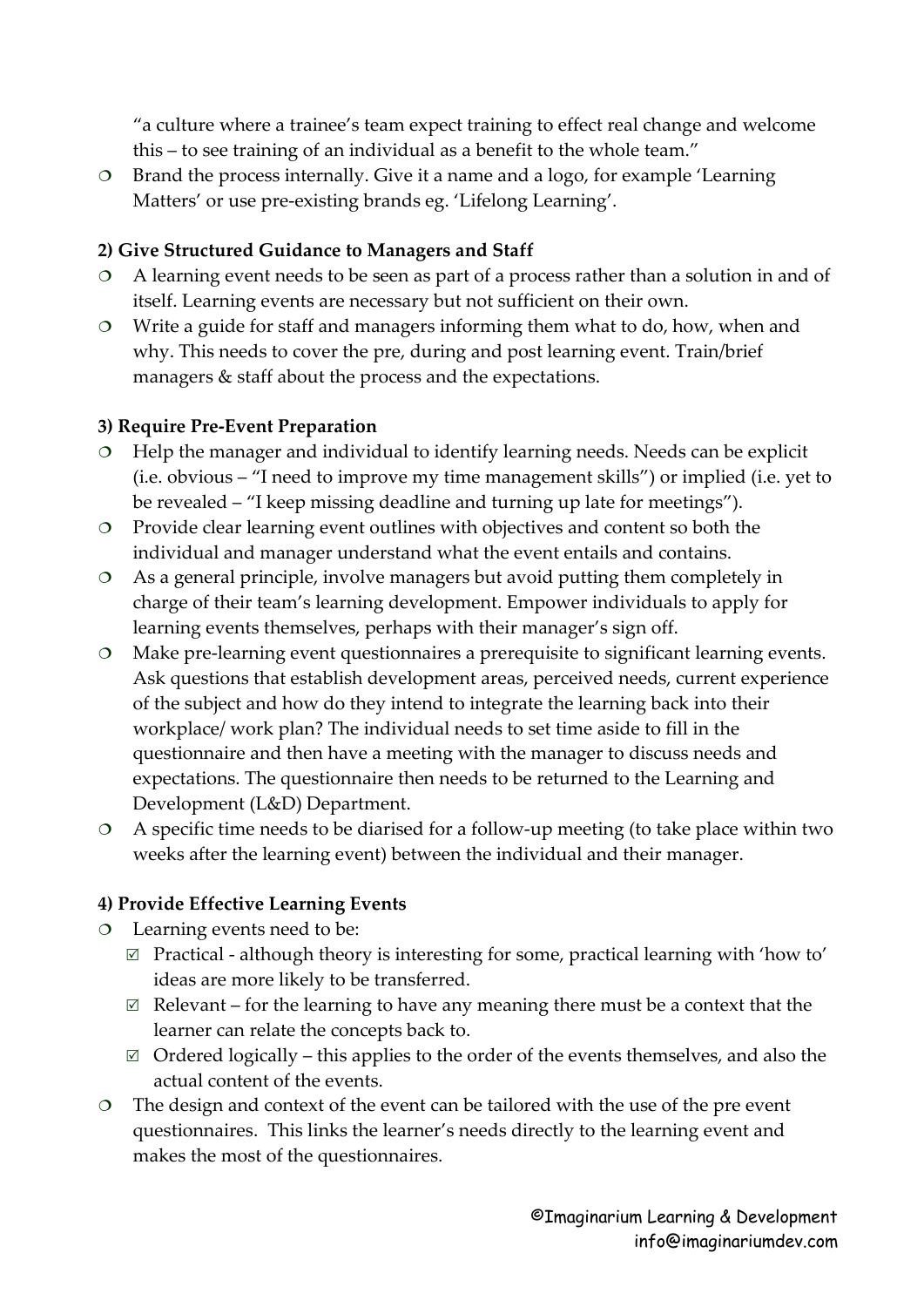#### **5) Set Up A Formal Follow-up System:**

- Encourage the individual to read through their notes, action plans and pre-learning event questionnaire before meeting with their manager for a post event review to discuss eg. What did you learn from the event (knowledge)? What will you do differently as a result? What resources (realistically) do you need to put your action plan into place?
- After a significant learning event, eg. training courses, provide a post course questionnaire. When this is completed and a copy returned to the L&D Department, an attendance certificate can then be sent to the individual. The information from these questionnaires could be compiled (eg. on the intranet) so people considering the event can see what others have gained.
- Allow for feedback between the individual, manager and L&D department in case further support is needed. Does the new learning challenge existing processes and systems? Is a bigger change needed? How far can we take this before we need involvement from elsewhere? Might the new learning require 'double-loop' learning (i.e. a change in the system as well as a change in behaviour)?

#### **6) Encourage a Support System**

- $\circ$  Set up a 'buddy system' where individuals can contact others who were on the learning event. This could involve meetings, peer support groups and prompts.
- Consider two part learning events with a peer review in part two
- Encourage individuals to brief their team on key points (eg. at a team meeting), or mentor other individuals about topics covered during the event. Remember, the best way to fully learn something is to teach someone else.

## **7) Evaluate Longer Term**

- Contact individuals one to three months after the learning event… "These were your aims – how are you getting on? What are you putting into practice?"
- Evaluate managers (eg. at appraisals) as to how well they are facilitating the development of their staff.

Joe Cheal & Heather Giles ©2006 The GWiz Training Partnership & RSPB